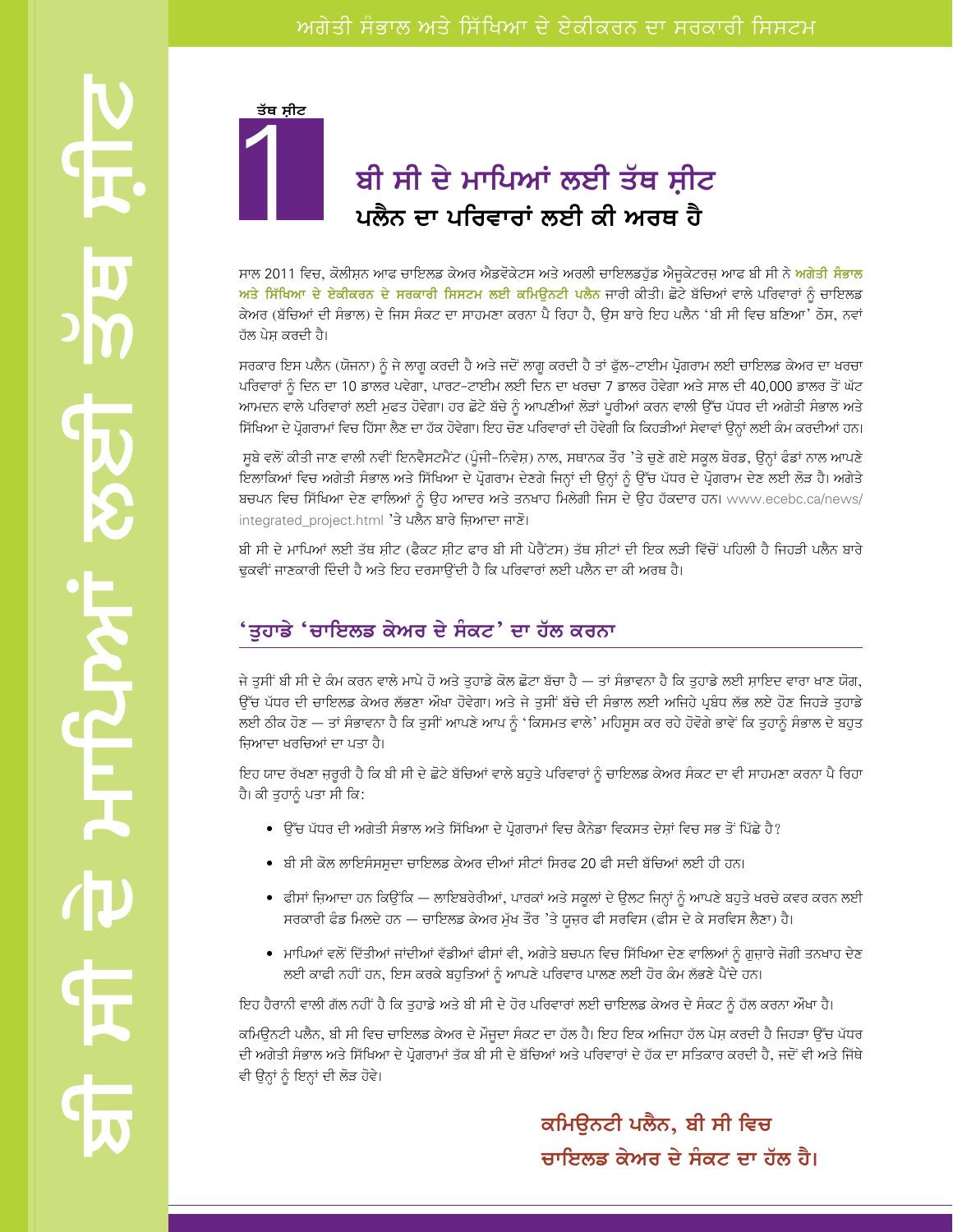

ਜੇ ਸਾਡੀ ਪਲੈਨ ਨੂੰ ਲਾਗੂ ਕਰ ਦਿੱਤਾ ਜਾਂਦਾ ਹੈ ਤਾਂ ਤਸੀਂ ਅਗੇਤੀ ਸੰਭਾਲ ਅਤੇ ਸਿੱਖਿਆ ਦੇ ੳਹ ਪੋਗਰਾਮ ਲੈਣ ਦੇ ਯੋਗ ਹੋਵੋਗੇ ਜਿਨ੍ਹਾਂ ਦੀ ਤੁਹਾਨੂੰ ਲੋੜ ਹੈ ਅਤੇ ਅਜਿਹਾ ਵੱਡੀਆਂ ਫੀਸਾਂ. **ੳਡੀਕ ਕਰਨ ਦੇ ਲੰਮੇ** ਸਮਿਆਂ ਜਾਂ ਅਨਾੜੀ ਸਟਾਫ ਬਾਰੇ ਫਿਕਰ ਕੀਤੇ ਬਿਨਾਂ ਹੋਵੇਗਾ।





# ਪਲੈਨ ਤੁਹਾਡੀਆਂ ਲੋੜਾਂ ਨੂੰ ਪਹਿਲ ਦਿੰਦੀ ਹੈ

ਅੱਜ, ਬੀ ਸੀ ਵਿਚ ਬੱਚਿਆਂ ਦੀ ਸੰਭਾਲ ਕਰਨ ਵਾਲੇ ਰੋਜ਼ਮਰਾ ਦੇ ਆਧਾਰ 'ਤੇ 95,000 ਤੋਂ ਵੀ ਜ਼ਿਆਦਾ ਬੱਚਿਆਂ ਦੇ ਪਰਿਵਾਰਾਂ ਨੂੰ ਮਿਲਦੇ ਹਨ। ਇਹ ਚਾਇਲਡ ਕੇਅਰ ਨੂੰ ਪਰਿਵਾਰ ਦੀ ਮਦਦ ਵਾਲੀ ਸਭ ਤੋਂ ਮੋਹਰਲੀ ਸਰਵਿਸ ਬਣਾਉਂਦੀ ਹੈ। ਫਿਰ ਵੀ, ਇਹ ਸਰਕਾਰ ਵਲੋਂ ਸਭ ਤੋਂ ਘੱਟ ਮਦਦ ਵਾਲੀਆਂ ਸੇਵਾਵਾਂ ਵਿੱਚੋਂ ਇਕ ਰਹਿੰਦੀ ਹੈ।

ਕਮਿਊਨਟੀ ਪਲੈਨ ਵਿਚ ਤਜਵੀਜ਼ ਕੀਤੇ ਗਏ ਅਗੇਤੀ ਸੰਭਾਲ ਅਤੇ ਸਿੱਖਿਆ ਦੇ ਨਵੇਂ ਸਿਸਟਮ ਦਾ ਮੁੱਖ ਟੀਚਾ ਇਹ ਪੱਕਾ ਕਰਨਾ ਹੈ ਕਿ ਇਹ ਸਰਵਿਸ ਤਹਾਡੇ ਅਤੇ ਤਹਾਡੇ ਬੱਚਿਆਂ ਲਈ ਕੰਮ ਕਰਦੀ ਹੈ।

ਇਸ ਕਰਕੇ ਹੀ ਤਜਵੀਜ਼ਸੂਦਾ ਪਲੈਨ ਦਾ ਹਰ ਹਿੱਸਾ — ਬੱਚੇ ਦੇ ਪਾਲਣ-ਪੋਸਣ ਲਈ ਵਾਧੂ ਛੁੱਟੀ ਤੋਂ ਲੈ ਕੇ ਪਰਿਵਾਰਾਂ ਲਈ ਮਜ਼ਬੂਤ ਪਾਲਸੀਆਂ, ਕਾਨੂੰਨ ਬਣਾਉਣ ਅਤੇ ਢੁਕਵੇਂ ਫੰਡਾਂ ਤੱਕ — ਤੁਹਾਡੇ ਇਲਾਕੇ ਵਿਚ ਅਗੇਤੀ ਸੰਭਾਲ ਅਤੇ ਸਿੱਖਿਆ ਦੀਆਂ ਉੱਚ ਪੱਧਰ ਦੀਆਂ, ਵਾਰਾ ਖਾਣ ਯੋਗ, ਵਿਸ਼ਾਲ ਸੇਵਾਵਾਂ ਦੇਣ ਲਈ ਡੀਜ਼ਾਈਨ ਕੀਤਾ ਗਿਆ ਹੈ।

ਜੇ ਸਾਡੀ ਪਲੈਨ ਵਿਚ ਤਜਵੀਜ਼ ਕੀਤੇ ਗਏ ਸਿਸਟਮ ਨੂੰ ਲਾਗੂ ਕਰ ਦਿੱਤਾ ਜਾਂਦਾ ਹੈ ਤਾਂ ਤੁਸੀਂ ਅਤੇ ਬੀ ਸੀ ਦੇ ਸਾਰੇ ਪਰਿਵਾਰ ਅਗੇਤੀ ਸੰਭਾਲ ਅਤੇ ਸਿੱਖਿਆ ਦੇ ਉਹ ਪ੍ਰੋਗਰਾਮ ਲੈਣ ਦੇ ਯੋਗ ਹੋਵੋਗੇ ਜਿਨ੍ਹਾਂ ਦੀ ਤੁਹਾਨੂੰ ਲੋੜ ਹੈ ਅਤੇ ਅਜਿਹਾ ਵੱਡੀਆਂ ਫੀਸਾਂ, ਉਡੀਕ ਕਰਨ ਦੇ ਲੰਮੇ ਸਮਿਆਂ, ਅਨਾੜੀ ਸਟਾਫ ਜਾਂ ਇਸ ਨੂੰ ਸੰਭਵ ਬਣਾਉਣ ਵਾਲੇ ਬਨਿਆਦੀ ਢਾਂਚੇ ਬਾਰੇ ਫਿਕਰ ਕੀਤੇ ਬਿਨਾਂ ਹੋਵੇਗਾ।

#### ਪਲੈਨ ਮਹੱਤਵਪੂਰਨ ਹਾਂਪੱਖੀ ਤਬਦੀਲੀਆਂ ਦੀ ਮੰਗ ਕਰਦੀ ਹੈ

ਤਜਵੀਜ਼ਸ਼ੁਦਾ ਨਵੇਂ ਸਿਸਟਮ ਦੀਆਂ ਕੁਝ ਵਿਸ਼ੇਸ਼ਤਾਵਾਂ ਵਿਚ ਇਹ ਸ਼ਾਮਲ ਹਨ:

- ਮਾਪਿਆਂ ਲਈ ਵਾਰਾ ਖਾਣ ਯੋਗ ਫੀਸ: ਪਲੈਨ ਇਕ ਨਵੀਂ ਸਰਕਾਰੀ ਇਨਵੈਸਟਮੈਂਟ ਦੀ ਤਜਵੀਜ਼ ਦਿੰਦੀ ਹੈ ਜਿਹੜੀ ਫੱਲ-ਟਾਈਮ ਪ੍ਰੋਗਰਾਮ ਲਈ ਤਹਾਡੀ ਫੀਸ ਦਿਨ ਦੀ 10 ਡਾਲਰ ਕਰ ਦੇਵੇਗੀ ਅਤੇ ਪਾਰਟ-ਟਾਈਮ ਪ੍ਰੋਗਰਾਮ ਲਈ ਦਿਨ ਦੀ 7 ਡਾਲਰ ਕਰ ਦੇਵੇਗੀ। ਸਾਲ ਦੀ 40,000 ਡਾਲਰ ਤੋਂ ਘੱਟ ਆਮਦਨ ਵਾਲੇ ਪਰਿਵਾਰਾਂ ਲਈ ਇਹ ਪ੍ਰੋਗਰਾਮ ਮੁਫਤ ਹੋਣਗੇ। ਅਤੇ, ਇਸ ਵਧੇ ਹੋਏ ਸਰਕਾਰੀ ਫੰਡਾਂ ਨਾਲ — ਅਗੇਤੇ ਬਚਪਨ ਵਿਚ ਸਿੱਖਿਆ ਦੇਣ ਵਾਲਿਆਂ ਅਤੇ ਬੱਚਿਆਂ ਦੀ ਸੰਭਾਲ ਕਰਨ ਵਾਲਿਆਂ ਦੇ ਪੜ੍ਹਾਈ ਦੇ ਪੱਧਰ ਅਤੇ ਤਨਖਾਹਾਂ ਵਧ ਜਾਣਗੇ।
- ਹਿੱਸਾ ਲੈਣ ਦਾ ਹੱਕ: ਤਜਵੀਜ਼ਸ਼ਦਾ ਨਵੇਂ ਅਰਲੀ ਕੇਅਰ ਐਂਡ ਲਰਨਿੰਗ ਐਕਟ ਅਧੀਨ, ਬੀ ਸੀ ਦੇ 5 ਸਾਲ ਤੋਂ ਘੱਟ ਉਮਰ ਦੇ ਹਰ ਬੱਚੇ ਨੂੰ ਉੱਚ ਪੱਧਰ ਦੀ ਅਗੇਤੀ ਸੰਭਾਲ ਅਤੇ ਸਿੱਖਿਆ ਦੇ ਪ੍ਰੋਗਰਾਮ ਵਿਚ ਹਿੱਸਾ ਲੈਣ ਦਾ ਹੱਕ ਹੋਵੇਗਾ। 6 ਤੋਂ 12 ਸਾਲ ਦੀ ਉਮਰ ਦੇ ਹਰ ਬੱਚੇ ਨੂੰ ਸਕੂਲ ਤੋਂ ਪਹਿਲਾਂ ਅਤੇ ਸਕੂਲ ਤੋਂ ਬਾਅਦ ਵਿਚ ਸੰਭਾਲ ਦੇ ਉੱਚ ਪੱਧਰ ਦੇ ਪ੍ਰੋਗਰਾਮ ਵਿਚ ਹਿੱਸਾ ਲੈਣ ਦਾ ਹੱਕ ਹੋਵੇਗਾ। ਵਾਧੂ ਮਦਦ ਦੀ ਲੋੜ ਵਾਲੇ ਬੱਚਿਆਂ ਨੂੰ ਪੂਰੀ ਤਰ੍ਹਾਂ ਸ਼ਾਮਲ ਕੀਤਾ ਜਾਵੇਗਾ ਅਤੇ ਇਸੇ ਤਰ੍ਹਾਂ ਆਰਥਿਕ, ਸਮਾਜਿਕ ਜਾਂ ਹੋਰ ਰਕਾਵਟਾਂ ਦਾ ਸਾਹਮਣਾ ਕਰ ਰਹੇ ਬੱਚਿਆਂ ਨੂੰ ਵੀ। ਤੁਹਾਨੂੰ ਅਤੇ ਤੁਹਾਡੀ ਕਮਿਊਨਟੀ ਵਿਚਲੇ ਹੋਰ ਮਾਪਿਆਂ ਨੂੰ ਉਨ੍ਹਾਂ ਪ੍ਰੋਗਰਾਮਾਂ ਵਿਚ ਸਰਗਰਮ ਹਿੱਸਾ ਲੈਣ ਦਾ ਹੱਕ ਹੋਵੇਗਾ ਜਿਨਾਂ ਪੋਗਰਾਮਾਂ ਦੀ ਤਸੀਂ ਆਪਣੇ ਬੱਚਿਆਂ ਲਈ ਚੋਣ ਕਰਦੇ ਹੋ।
- ਵਿਦਿਆ ਮਹਿਕਮੇ ਵਿਚ ਇਕ ਨਵਾਂ ਘਰ: ਪਲੈਨ ਤਜਵੀਜ ਕਰਦੀ ਹੈ ਕਿ ਅਗੇਤੀ ਸੰਭਾਲ ਅਤੇ ਸਿੱਖਿਆ ਦੇ ਸਾਰੇ ਪ੍ਰੋਗਰਾਮ ਵਿਦਿਆ ਮਹਿਕਮੇ (ਮਨਿਸਟਰੀ ਆਫ ਐਜਕੇਸ਼ਨ) ਦੀ ਜ਼ਿੰਮੇਵਾਰੀ ਹੋਣਗੇ। ਇਸ ਦਾ ਮਤਲਬ ਇਹ ਨਹੀਂ ਹੈ ਕਿ ਬੱਚੇ 5 ਸਾਲ ਦੀ ਉਮਰ ਤੋਂ ਪਹਿਲਾਂ ਸਕੂਲ ਜਾਣਾ ਸ਼ੁਰੂ ਕਰ ਦੇਣਗੇ। ਸਗੋਂ ਪਲੈਨ, ਸਰਕਾਰੀ ਫੈਡਾਂ ਨਾਲ ਚੱਲਣ ਵਾਲੇ, ਉੱਚ ਪੱਧਰ ਦੇ, ਹਰ ਇਕ ਲਈ ਪਹੁੰਚਯੋਗ ਪ੍ਰੋਗਰਾਮਾਂ ਦੀ ਤਜਵੀਜ਼ ਦਿੰਦੀ ਹੈ ਜਿਹੜੇ ਪਰਿਵਾਰਾਂ ਅਤੇ ਸਕੂਲ ਸ਼ੁਰੂ ਕਰਨ ਤੋਂ ਪਹਿਲਾਂ ਦੀ ਉਮਰ ਦੇ ਛੋਟੇ ਬੱਚਿਆਂ ਦੀਆਂ ਖਾਸ ਲੋੜਾਂ ਪੁਰੀਆਂ ਕਰਨ ਲਈ ਤਿਆਰ ਕੀਤੇ ਗਏ ਹਨ।
- ਅਰਲੀ ਯੀਅਰਜ਼ ਸੈਂਟਰ ਨੈੱਟਵਰਕਸ: ਪਲੈਨ ਉਨ੍ਹਾਂ ਪ੍ਰੋਗਰਾਮਾਂ ਲਈ ਇਕ ਨਵੇਂ ਨਾਂ ਦੀ ਤਜਵੀਜ਼ ਦਿੰਦੀ ਹੈ ਅਰਲੀ ਯੀਅਰਜ਼ ਸੈਂਟਰਜ਼ (ਈ ਵਾਈ ਸੀ) — ਜਿਹੜੇ ਕਿੰਡਰਗਾਰਟਨ ਸ਼ੁਰੂ ਕਰਨ ਤੋਂ ਪਹਿਲਾਂ ਵਾਲੇ ਬੱਚਿਆਂ ਲਈ ਫੁੱਲ-ਟਾਈਮ (ਡੇਅਕੇਅਰ) ਅਤੇ ਪਾਰਟ-ਟਾਈਮ (ਪ੍ਰੀਸਕੁਲ) ਪ੍ਰੋਗਰਾਮ ਦਿੰਦੇ ਹਨ। ਈ ਵਾਈ ਸੀ ਸੈਂਟਰ ਵਿਚ ਅਤੇ ਪਰਿਵਾਰਕ ਘਰ ਦੇ ਮਾਹੌਲ ਵਿਚ ਹੋਣਗੇ ਜਿਨ੍ਹਾਂ ਦਾ ਸਟਾਫ ਚੰਗਾ ਪੜ੍ਹਿਆ-ਲਿਖਿਆ ਅਗੇਤੇ ਬਚਪਨ ਵਿਚ ਸਿੱਖਿਆ ਦੇਣ ਵਾਲਿਆਂ ਦਾ ਹੋਵੇਗਾ। ਉਹ ਖੇਡ-ਆਧਾਰਿਤ ਪ੍ਰੋਗਰਾਮ ਦੇਣਗੇ ਜਿਸ ਨਾਲ ਤੁਹਾਡੇ ਬੱਚੇ ਨੂੰ ਮਜ਼ਬਤ ਬਨਿਆਦ ਮਿਲੇਗੀ। ਤਹਾਡੇ ਇਲਾਕੇ ਵਿਚ ਈ ਵਾਈ ਸੀ ਇਕ ਨੈੱਟਵਰਕ ਦੇ ਤੌਰ 'ਤੇ ਕੰਮ ਕਰਨਗੇ — ਅਤੇ ਤਹਾਡੇ ਲਈ ਵੱਖ ਵੱਖ ਚੋਣਾਂ ਪੇਸ਼ ਕਰਨਗੇ।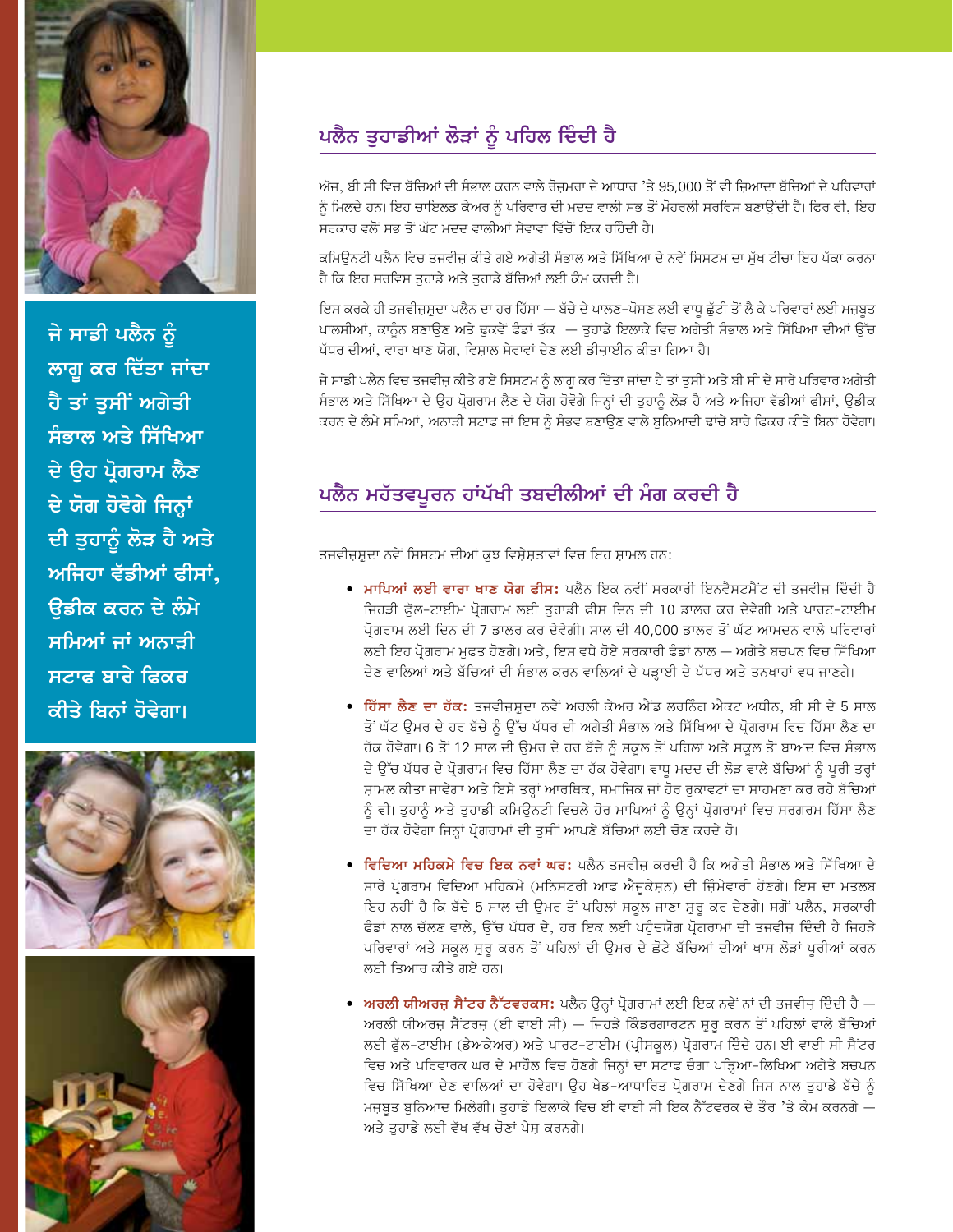

ਹੁਣ ਤੱਕ, ਸਾਡੇ ਸੂਬੇ ਨੇ 'ਸੰਭਾਲ' ਅਤੇ 'ਸਿੱਖਿਆ**'** ਨਾਲ ਵੱਖਰਾ ਸਲੁਕ ਕੀਤਾ ਹੈ।

#### 'ਸੰਭਾਲ' ਤੋਂ ਬਿਨਾਂ<sub>…</sub> ਕੋਈ 'ਸਿੱਖਿਆ' ਨਹੀਂ ਹੈ

ਬੱਚੇ ਖਿਆਲ ਰੱਖਣ ਵਾਲੇ ਸਬੰਧਾਂ ਅਤੇ ਮਦਦ ਕਰਨ ਵਾਲੇ ਮਾਹੌਲ ਵਿਚ ਖੇਡਣ ਰਾਹੀਂ ਸਿੱਖਦੇ ਹਨ। ਉਨ੍ਹਾਂ ਨੂੰ ਹਾਂਪੱਖੀ ਅਤੇ ਪਰਵਰਿਸ਼ ਕਰਨ ਵਾਲੇ ਅਗੇਤੇ ਤਜਰਬਿਆਂ ਦੀ ਲੋੜ ਹੈ ਅਤੇ ਇਹ ਉਨ੍ਹਾਂ ਦਾ ਹੱਕ ਹੈ।

ਬੀ ਸੀ ਦੇ ਪਰਿਵਾਰਾਂ ਨੂੰ ਉੱਚ ਪੱਧਰ ਦੀ, ਵਾਰਾ ਖਾਣ ਯੋਗ ਚਾਇਲਡ ਕੇਅਰ ਦੀ ਲੋੜ ਹੈ ਅਤੇ ਇਹ ਉਨ੍ਹਾਂ ਦਾ ਹੱਕ ਹੈ ਤਾਂ ਜੋ ਉਹ ਕੰਮ ਕਰ ਸਕਣ, ਪੜ੍ਹ ਸਕਣ ਅਤੇ ਕਮਿਉਨਟੀ ਦੀ ਜ਼ਿੰਦਗੀ ਵਿਚ ਹਿੱਸਾ ਲੈ ਸਕਣ।

ਇਸ ਕਰਕੇ, ਅਜਿਹੀ 'ਸੰਭਾਲ' ਪੇਸ਼ ਕਰਨ ਦੀ ਤੁੱਕ ਬਣਦੀ ਹੈ ਜਿਸ ਦੀ ਪਰਿਵਾਰਾਂ ਨੂੰ ਉੱਚ ਪੱਧਰ ਦੇ ਅਜਿਹੇ ਪ੍ਰੋਗਰਾਮ ਰਾਹੀਂ ਲੋੜ ਹੈ ਜਿਹੜੇ ਛੋਟੇ ਬੱਚਿਆਂ ਦੀ ਮਦਦ ਕਰਦੇ ਹਨ ਅਤੇ ਉਨ੍ਹਾਂ ਦੇ ਵਿਕਾਸ ਲਈ ਹਾਂਪੱਖੀ ਬੁਨਿਆਦ ਰੱਖਦੇ ਹਨ।

ਪਰ — ਹੁਣ ਤੱਕ — ਸਾਡੇ ਸੂਬੇ ਨੇ 'ਸੰਭਾਲ' ਅਤੇ 'ਸਿੱਖਿਆ' ਨਾਲ ਵੱਖਰਾ ਸਲੁਕ ਕੀਤਾ ਹੈ।

ਬੱਚਿਆਂ ਦੀ ਸੰਭਾਲ ਨੂੰ ਨਿੱਜੀ ਜ਼ਿੰਮੇਵਾਰੀ ਦੇ ਤੌਰ 'ਤੇ ਦੇਖਿਆ ਗਿਆ ਹੈ। ਅਤੇ, ਲਾਇਸੰਸਸ਼ੁਦਾ ਥਾਂਵਾਂ ਦੀ ਘਾਟ ਕਾਰਨ, ਬਹੁਤੇ ਪਰਿਵਾਰਾਂ ਕੋਲ ਅਨਿਯਮਿਤ (ਅਨਰੈਗਲੇਟਿਡ) ਸੰਭਾਲ ਦੀ ਵਰਤੋਂ ਕਰਨ ਤੋਂ ਬਿਨਾਂ ਕੋਈ ਚੋਣ ਨਹੀਂ ਹੈ।

ਫਿਰ ਵੀ, ਸਰਕਾਰੀ ਫੰਡ 'ਅਗੇਤੀ ਸਿੱਖਿਆ' ਦੇ ਪ੍ਰੋਗਰਾਮਾਂ ਨੂੰ ਉਤਸ਼ਾਹ ਦਿੰਦੇ ਹਨ, ਜਿਵੇਂ ਕਿ ਸਟਰੋਂਗਸਟਾਰਟ ਜੋ ਕਿ ਸਕੂਲ ਬੋਰਡਾਂ ਵਲੋਂ ਦਿੱਤਾ ਜਾਂਦਾ ਹੈ। ਇਹ ੳਨ੍ਹਾਂ ਪਰਿਵਾਰਾਂ ਲਈ ਮਫਤ ਹਨ ਜਿਹੜੇ ਇਨ੍ਹਾਂ ਵਿਚ ਆਪਣੇ ਬੱਚਿਆਂ ਨਾਲ ਹਿੱਸਾ ਲੈਣ ਦੇ ਯੋਗ ਹਨ ਅਤੇ ਇਨ੍ਹਾਂ ਵਿਚ ਅਗੇਤੇ ਬਚਪਨ ਵਿਚ ਸਿੱਖਿਆ ਦੇਣ ਵਾਲਿਆਂ ਦਾ ਸਟਾਫ ਹੈ। ਸਮੱਸਿਆ ਇਹ ਹੈ ਕਿ 'ਅਗੇਤੀ ਸਿੱਖਿਆ' ਦੇ ਇਹ ਪਾਰਟ-ਟਾਈਮ ਪ੍ਰੋਗਰਾਮ, ਪਰਿਵਾਰਾਂ ਦੀਆਂ ਲੋੜਾਂ ਬਹੁਤ ਘੱਟ ਪੂਰੀਆਂ ਕਰਦੇ ਹਨ ਜਦੋਂ ਬਾਲਗ ਕੰਮਾਂ 'ਤੇ ਹੋਦੇ ਹਨ।

#### ਇਸ ਕਰਕੇ ਹੀ ਸਾਡੀ ਪਲੈਨ 'ਸੰਭਾਲ' ਅਤੇ 'ਸਿਖਿਆ' ਨੂੰ ਇਕ ਬਹੁਤ ਵਧੀਆ ਸਰਵਿਸ ਵਿਚ ਇਕੱਠਾ ਕਰਦੀ ਹੈ

ਇਹ ਕਰਨ ਲਈ, ਪਲੈਨ, ਉੱਚ ਪੱਧਰ ਦੀ, ਕਮਿਊਨਟੀ-ਆਧਾਰਿਤ ਚਾਇਲਡ ਕੇਅਰ ਦੀਆਂ ਮਜ਼ਬੂਤੀਆਂ ਅਤੇ ਪੜ੍ਹਾਈ ਦੇ ਸਰਕਾਰੀ ਸਿਸਟਮ ਦੀਆਂ ਮਜ਼ਬੂਤੀਆਂ ਉੱਪਰ ਉਸਰਦੀ ਹੈ।

ਉੱਚ ਪੱਧਰ ਦੀ ਚਾਇਲਡ ਕੇਅਰ ਤੋਂ ਤਜਵੀਜ਼ਸ਼ਦਾ ਅਗੇਤੀ ਸੰਭਾਲ ਅਤੇ ਸਿੱਖਿਆ ਦਾ ਨਵਾਂ ਸਿਸਟਮ ਲੈਂਦਾ ਹੈ:

- ਉਹ ਪ੍ਰੋਗਰਾਮ ਜਿਹੜੇ ਖੇਡ−ਆਧਾਰਿਤ ਹਨ ਅਤੇ ਸੰਭਾਲ ਨੂੰ ਮੁੱਖ ਰੱਖਦੇ ਹਨ;
- ਹਰ ਬੱਚੇ ਅਤੇ ਉਸ ਦੇ ਵਿਕਾਸ ਦੇ ਵਿਲੱਖਣ ਸਫਰ ਲਈ ਆਦਰ;
- ਭਿੰਨ ਭਿੰਨ ਪਹੰਚਾਂ ਜਿਹੜੀਆਂ ਪਰਿਵਾਰਾਂ ਨੰ ਆਪਣੀਆਂ ਕਦਰਾਂ-ਕੀਮਤਾਂ ਅਤੇ ਸਭਿਆਚਾਰ ਦੇ ਮੁਤਾਬਕ 'ਢੁਕਵਾਂ' ਪ੍ਰੋਗਰਾਮ ਲੱਭਣ ਦੇ ਯੋਗ ਬਣਾਉਂਦੀਆਂ ਹਨ — ਜਿਸ ਵਿਚ ਰੈਗੀਓ ਇਮੀਲੀਆ, ਪੇਰੈਂਟ ਪਾਰਟੀਸੀਪੇਸਨ. ਮੌਂਟੇਸੋਰੀ ਅਤੇ ਹੋਰ ਪੋਗਰਾਮ ਸਾਮਲ ਹਨ:
- ਪਰਿਵਾਰਾਂ ਅਤੇ ਅਗੇਤੇ ਬਚਪਨ ਵਿਚ ਸਿੱਖਿਆ ਦੇਣ ਵਾਲਿਆਂ ਵਿਚਕਾਰ ਮਜ਼ਬੂਤ ਭਾਈਵਾਲੀ; ਅਤੇ
- ਛੋਟੇ ਬੱਚਿਆਂ ਲਈ ਬਣਾਇਆ ਗਿਆ ਛੋਟਾ, ਗੁਆਂਢ ਆਧਾਰਿਤ ਮਾਹੌਲ।

ਸਰਕਾਰੀ ਪੜ੍ਹਾਈ ਤੋਂ ਤਜਵੀਜ਼ਸ਼ਦਾ ਅਗੇਤੀ ਸੰਭਾਲ ਅਤੇ ਸਿੱਖਿਆ ਦਾ ਨਵਾਂ ਸਿਸਟਮ ਲੈਂਦਾ ਹੈ:

- ਹਰ ਬੱਚੇ ਦਾ ਹਿੱਸਾ ਲੈਣ ਦਾ ਹੱਕ:
- ਸਰਕਾਰੀ ਫੰਡ:
- ਲੋਕਤੰਤਰੀ ਕੰਟਰੋਲ: ਅਤੇ
- ਚੰਗਾ ਪੜ੍ਹਿਆ, ਆਦਰ ਵਾਲਾ ਅਤੇ ਵਾਜਬ ਤਨਖਾਹਾਂ ਵਾਲਾ ਸਟਾਫ।

ਪਲੈਨ, ਉੱਚ ਪੱਧਰ ਦੀ, ਕਮਿਊਨਟੀ– ਆਧਾਰਿਤ ਚਾਇਲਡ ਕੇਅਰ ਦੀਆਂ ਮਜ਼ਬੂਤੀਆਂ ਅਤੇ ਪੜ੍ਹਾਈ ਦੇ ਸਰਕਾਰੀ ਸਿਸਟਮ ਦੀਆਂ ਮਜ਼ਬੂਤੀਆਂ ਉੱਪਰ ਉਸਰਦੀ ਹੈ।